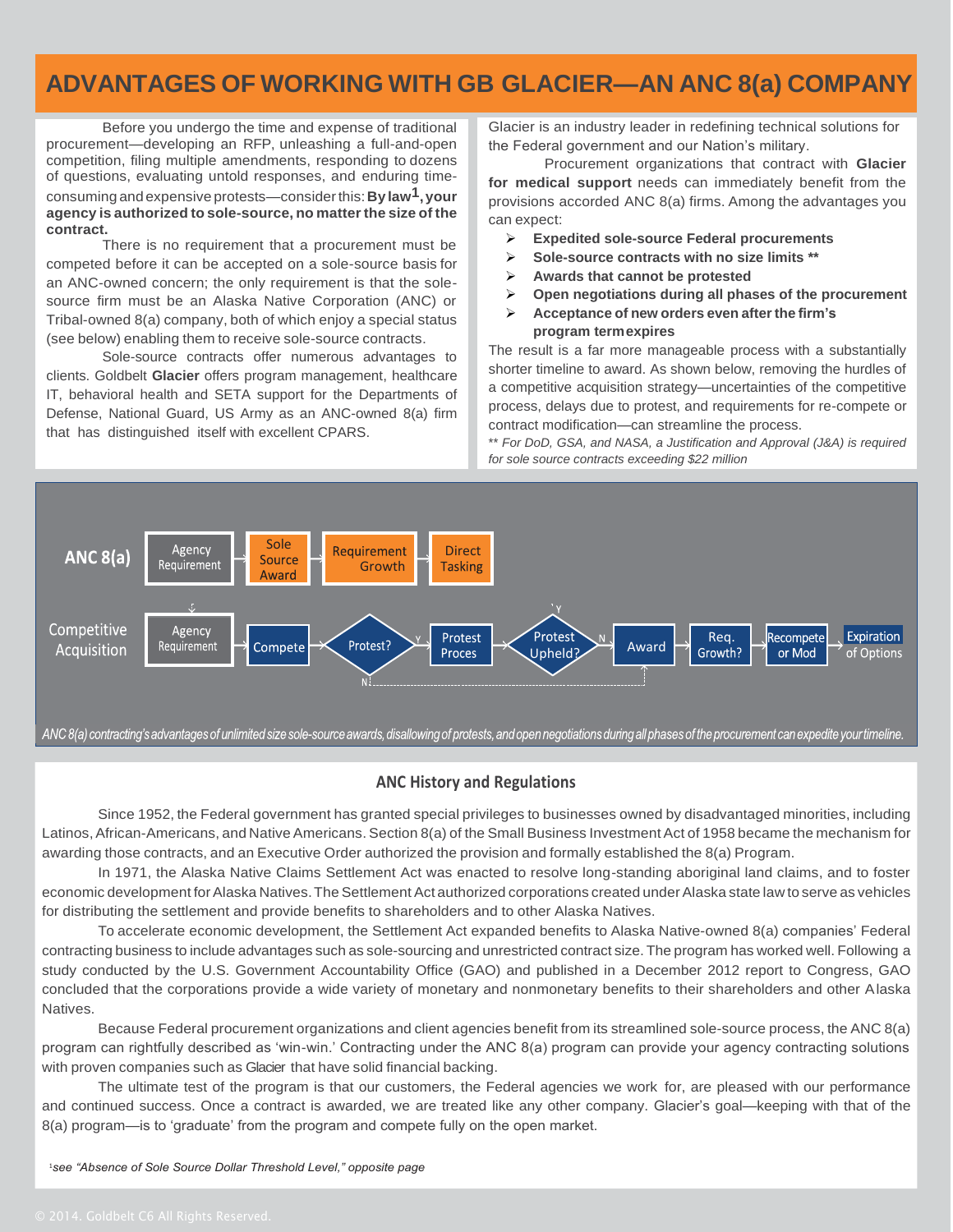#### How the Process Works **HOW THE PROCESS WORKS**

**Federal Acquisition Regulations provide a seamless, efficient process for contracting with a Tribal 8(a) small business. You, the Customer Rep/COTR/COR, the SBA, and Glacier are the stakeholders—and each benefits from the ANC 8(a) set-aside. Here's howallthe stakeholders interact:**

| <b>Stakeholder</b>                 | <b>Action</b>                                                                             | <b>Description</b>                                                                                                                                                                       |
|------------------------------------|-------------------------------------------------------------------------------------------|------------------------------------------------------------------------------------------------------------------------------------------------------------------------------------------|
| <b>Customer Rep/COTR/COR</b>       | <b>Establish Requirement</b><br>and Prepare SOW                                           | Government identifies a requirement that<br>requires outside-agency support and drafts a<br>preliminary Statement of Work (SOW)                                                          |
| <b>Customer Rep/COTR/COR</b>       | <b>Identify</b><br><b>Glacier</b><br>as Your<br>8(a) Source                               | The customer determines that<br>Glacier's capabilities are a good<br>fit for the requirement                                                                                             |
| <b>Budget Officer</b>              | Authorize<br>Funding                                                                      | Once the Budget Officer has authorized<br>funding, the 8(a) sole-source process can<br>begin. (Partial funding can initiate the<br>process)                                              |
| <b>Contracting Office</b>          | Offer<br><b>Requirements</b><br>to SBA                                                    | The Contracting Office emails a letter to the<br><b>SBA</b>                                                                                                                              |
| <b>SBA</b>                         | <b>Accepts Requirement:</b><br><b>Authorizes Agency to</b><br><b>Conduct Negotiations</b> | SBA approves Glacier's status, authorizes<br>the agency to conduct negotiations                                                                                                          |
| <b>Contracting Office</b>          | <b>Issues RFP</b><br>to<br><b>Glacier</b>                                                 | Contracting Office issues the RFP to Glacier to<br>begin negotiations on requirements,<br>scope, deliverables, and price. Open<br>negotiations are allowed throughout the<br>procurement |
| <b>Glacier</b>                     | <b>Submits</b><br>Pricing<br>Proposal                                                     | Glacier responds with a pricing proposal                                                                                                                                                 |
| <b>Contracting Office, Glacier</b> | Analyzes Proposal;<br><b>Negotiates</b><br>on Price                                       | Negotiations are carried out between<br>Contracting Office and Glacier                                                                                                                   |
| <b>Contracting Office</b>          | <b>Assembles Contract</b><br>and<br><b>Awards to Glacier</b>                              | Contracting Office awards contract to Glacier                                                                                                                                            |

**GETTING STARTED** It's a quick 4-step process requiring two to three weeks to complete:

1 Draft a Sole Source Letter. The process begins with a request to SBA to enter into negotiations with an 8(a) sole source. Have your Contracting Specialist draft the letter, which explains your intent to award a contract to Goldbelt Glacier Health Services and includes a brief description of the proposal.

Email the Letter to the SBA. Send it to their office in (see box at right). The SBA will perform a standard qualification review verifying Goldbelt Glacier's ability to receive 8(a) sole-source awards.

Receive SBA Notification. Within a few days, the SBA office will reply that Goldbelt Glacier is approved to receive the sole-source contract.

4 Develop a SOW and Negotiate a Contract. ANC 8(a) rules permit an open dialog between the sole-source contractor and the agency. Goldbelt Glacier will work with you every step of the way-defining requirements, scope, and deliverables, and negotiating the final contract.

### **Dollar Threshold Level AbsenceofSoleSource**

From the GPO Electronic Code of Federal Regulations e-CFR 41 U.S.C. 431a(c). Part 124, Subpart A, 8(a):

*"§124.506 At what dollar threshold must an 8(a) procurement be competed among eligible Participants?*

*(a)Competitivethresholds.(1)TheFederal Acquisition Regulatory Council (FAR Council) has the responsibility of adjusting each acquisition-related dollar threshold on October 1, of each year that is evenly divisible by five. Acquisition-related dollar thresholds are defined as dollar thresholds that are specified in law as a factor in defining the scope of the applicabilityof a policy, procedure, requirement, or restriction provided in that law to the procurement of property or services by an executive agency as determined by the FARCouncil.41 U.S.C. 431a(c).Part124,SubpartA,8(a)Business Development, contains acquisition-related dollar thresholds subject to inflationary adjustments...TheFARCouncil shallpublish a notice of the adjusted dollar thresholds intheFederal Register.The adjusted dollar thresholds shall take effect on the date of publication.*

*(2) A procurement offered and accepted for the 8(a) BD program must be competed among eligible Participants if… (iii) The requirement has not been accepted by SBA for award as a sole source 8(a) procurement on behalf of a tribally-owned orANC-ownedconcern….*

*(b) Exemption from competitive thresholds for Participants owned by Indian Tribes, ANCs andNHOs.*

*(1) A Participant concern owned and controlled by an Indian Tribe or an ANC may be awarded a sole source 8(a) contract where the anticipated value of the procurement exceeds the applicable competitive threshold if SBA has not accepted the requirement into the 8(a) BD programasacompetitiveprocurement. (2) A Participant concern owned and controlled by an NHO may be awarded a sole source Department of Defense (DoD) 8(a) contract where the anticipated value of the procurement exceeds the applicable competitive threshold if SBA has not accepted the requirement into the 8(a) BD program as a competitive procurement. (3) There is no requirement that a procurement must be competed whenever possible before it can be accepted on a sole source basis for a Tribally-owned or ANCowned concern, or a concern owned by an NHO forto owned concern on a sole source basis…"*

**U.S.SmallBusinessAssociation (SBA)** Point of Contact: Frederick (Rick) Rauschenbach **[frederick.r](mailto:frederick.rauschenbach@sba.gov)[auschenbach@sba.gov](mailto:auschenbach@sba.gov) 206-553-7346**